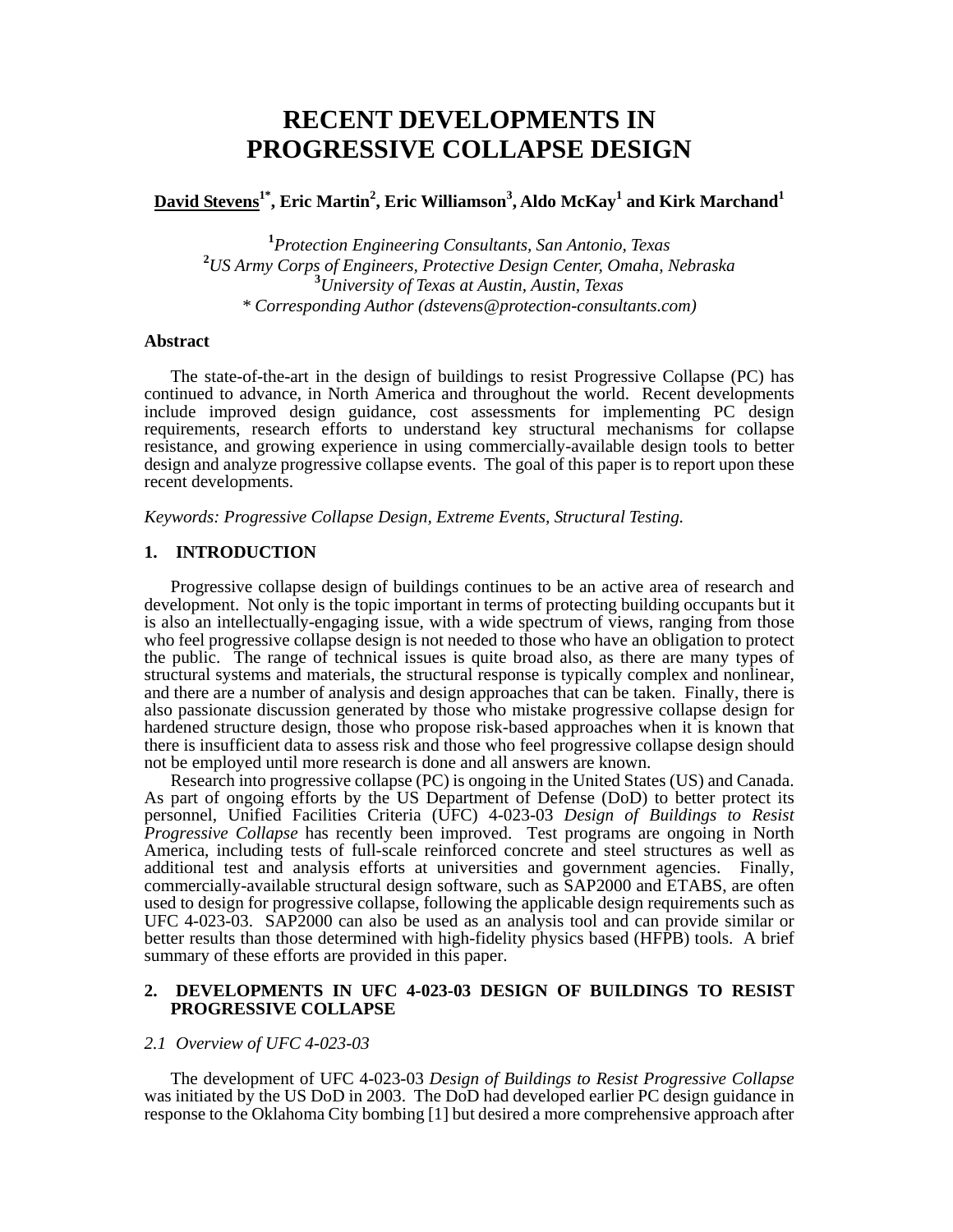the World Trade Center attacks. There have been two major versions of UFC 4-023-03, with the first release in 2005 [2] and the second in 2009 [3]. The 2009 version of UFC 4-023-03 has recently been modified as discussed later in this paper.

The motivation for the development of UFC  $4-023-03$  was the lack of progressive collapse design guidance within the US civilian design community. The design of US government facilities typically follows consensus civilian building codes and standards of practice, which were not available for progressive collapse design. As a result, the DoD, was forced to develop criteria to reduce the vulnerability of structures to progressive collapse.

 It is important to understand that the US DoD progressive collapse design requirements are threat independent and not intended to explicitly address a terrorist explosive attack; recognition of this fact has eluded a number of engineers and academics who mistakenly think otherwise. UFC 4-023-03 is used to design buildings to resist progressive collapse when the action or threat is unknown/un-foreseen, such as truck impact, internal gas explosions, etc. Since these actions are unknown, a minimal initiating action is required for the design, such as removal of a column or section of wall. If an actual design threat is known (perhaps developed as part of a risk/vulnerability study), the designer can use other US DoD UFCs or similar guidance, to design buildings to resist this threat.

 Another key aspect of the US DoD progressive collapse design philosophy is that *the required level of progressive collapse design is based on the consequences of an event*. Progressive collapse, for both foreseen and unforeseen actions, has historically been an extremely low probability event, as it requires an abnormal initiating event and a building that lacks robustness and ductility. The database of progressive collapse events is sparse and is not suitable for defining risk or, consequently, for performing cost/benefit studies, since risk reduction is the only benefit and it cannot be calculated. Again, this fact eludes those who have not studied and understood the issues.

 Both versions of UFC 4-023-03 draw heavily upon the overall approach developed by the United Kingdom (UK), after the Ronan Point apartment collapse in 1968 [4]. The effectiveness of the UK approach was validated by the satisfactory performance and reduced casualties for buildings that were designed with the UK approach and subsequently attacked by the Irish Republican Army. The UK approach has been implemented in building codes throughout the world, including Europe, the United States, Singapore, Australia, Canada, etc.

 UFC 4-023-03 incorporates two general approaches to progressive collapse design: 1) indirect design, in which the resistance to progressive collapse is increased through the specification of minimum levels of strength, continuity, and ductility and 2) direct design, in which the structure is designed to resist progressive collapse, given a prescribed initial state of damage. The intent of each approach is to increase the ability of a structure to redistribute load or develop additional mechanisms of response following damage. Again, the goal is to provide improved resistance to progressive collapse when the initiating event is unknown and, therefore, an initial level of damage must be prescribed, such as column or wall section removal. This level of initial damage has been misinterpreted by some who continue to mistakenly view progressive collapse design as an exercise in structural hardening.

 Indirect design is typically accomplished through the specification of Tie Forces (TFs), which transfer the loads from the damaged portion of a structure to the undamaged portion. TFs are used to mechanically tie a building together, enhancing continuity, ductility, and development of alternate load paths; see Figure 1. In the 2005 version of UFC 4-023-03, the tie forces were taken directly from the British building codes, as developed after the Ronan Point failure [4] and which have been used as the basis of the TFs in the current Eurocode [5]. In the development of the 2009 UFC 4-023-03, the TF approach was re-examined, due to the recognition that steel connections and some reinforced concrete (RC) connections and members are not able to carry the tie force magnitude after being subjected to significant rotations. In the 2009 UFC 4-023-03, the TFs are carried in the floor or roof system and are no longer permitted to be concentrated in the beams, girders and spandrels. Thus, the floor system will transfer the vertical loads via catenary or membrane action to the undamaged horizontal members (beams, girders, and spandrels), which, in turn, will transfer the load into the vertical elements (walls and columns). The floor system, often considered as a secondary element, is now used to support the damaged primary structural elements. To develop the tie forces requirements, as series of finite element simulations were performed on moment resisting frames, using the column removals shown in the right of Figure 1 [6].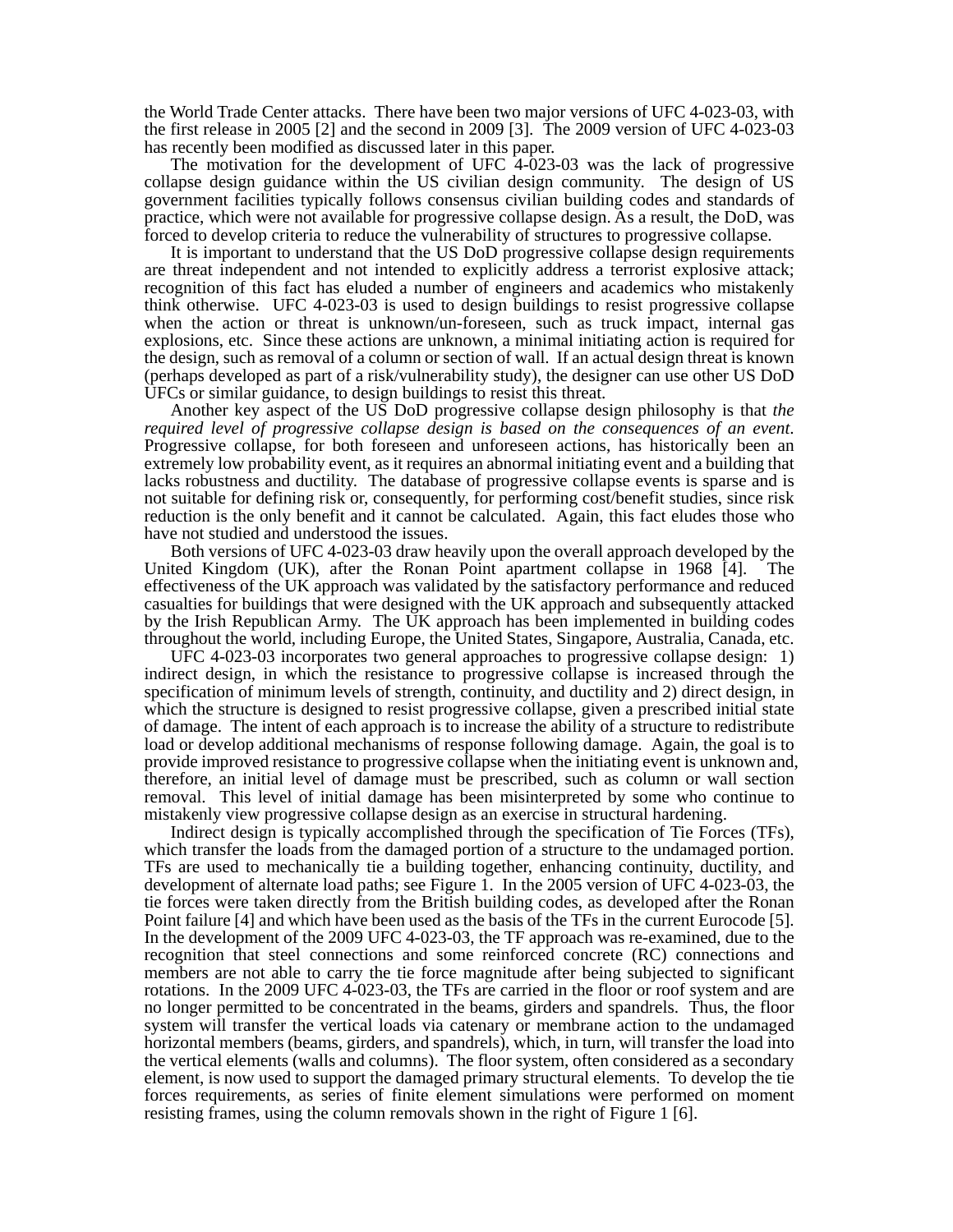It is noted that the TF approach in the 2009 UFC 4-023-03 is actually based on the direct design method (discussed next), as the TF magnitudes were derived from Alternate Path type analyses of a structure with initial damage (column or wall section removal). Thus, it is perhaps more correct to refer to TFs as a subset of the direct design method.



Fig. 1: Tie Forces: A) Required by UFC 4-023-03, B) Column Removal Locations and LS-DYNA Model Used to Determine Tie Forces

 Direct Design approaches include explicit consideration of resistance to progressive collapse during the design process and two methods are typically employed: 1) the Alternate Path (AP) method, which requires that the structure be capable of bridging over a missing structural element, with the resulting extent of damage being localized, and 2) the Specific Local Resistance (SLR) method, which requires that the building, or parts of the building, provide sufficient strength to resist a specific load or threat. SLR is used within the UK

buildings codes and was modified for the 2009 UFC 4-023-03 where it is referred to as Enhanced Local Resistance (ELR); the advantage of the ELR approach is that a specific threat is not defined as this information can be used by an aggressor to determine the size and type of an effective threat.

 In the AP method, the designer must show that the structure is capable of bridging over a removed structural element and that the resulting extent of damage does not exceed the damage limits; bridging can be accomplished by flexural resistance as shown in Figure 2, by catenary forces as used in Tie Forces, by Vierendeel truss action, etc. In the 2005 UFC 4-023-03, three analysis procedures were permitted: Linear Static, Nonlinear Static, and Nonlinear Dynamic.



Figure 2. Flexural Bridging for Alternate Path

 These three AP analysis procedures and the associated acceptance criteria were re-evaluated and significantly modified from the 200f to the 2009 UFC 4-023-03. An assessment of techniques in the related field of seismic design revealed that the procedures and acceptance criteria specified in ASCE 41-06 *Seismic Rehabilitation of Existing Buildings* [7] could be adopted and modified for application in the 2009 UFC 4-023-03. ASCE 41-06 provides a comprehensive and vetted approach to the design of structures that undergo severe deformations due to dynamic loadings. While ASCE 41-06 addresses seismic loads, which are horizontal and transient, much of ASCE 41-06 could be incorporated into progressive collapse design, where the loads are vertical and permanent. One particular advantage to the use of ASCE 41-06 is that explicit requirements and guidance for multiple building types for each material are provided. Another advantage is that the acceptance criteria and modeling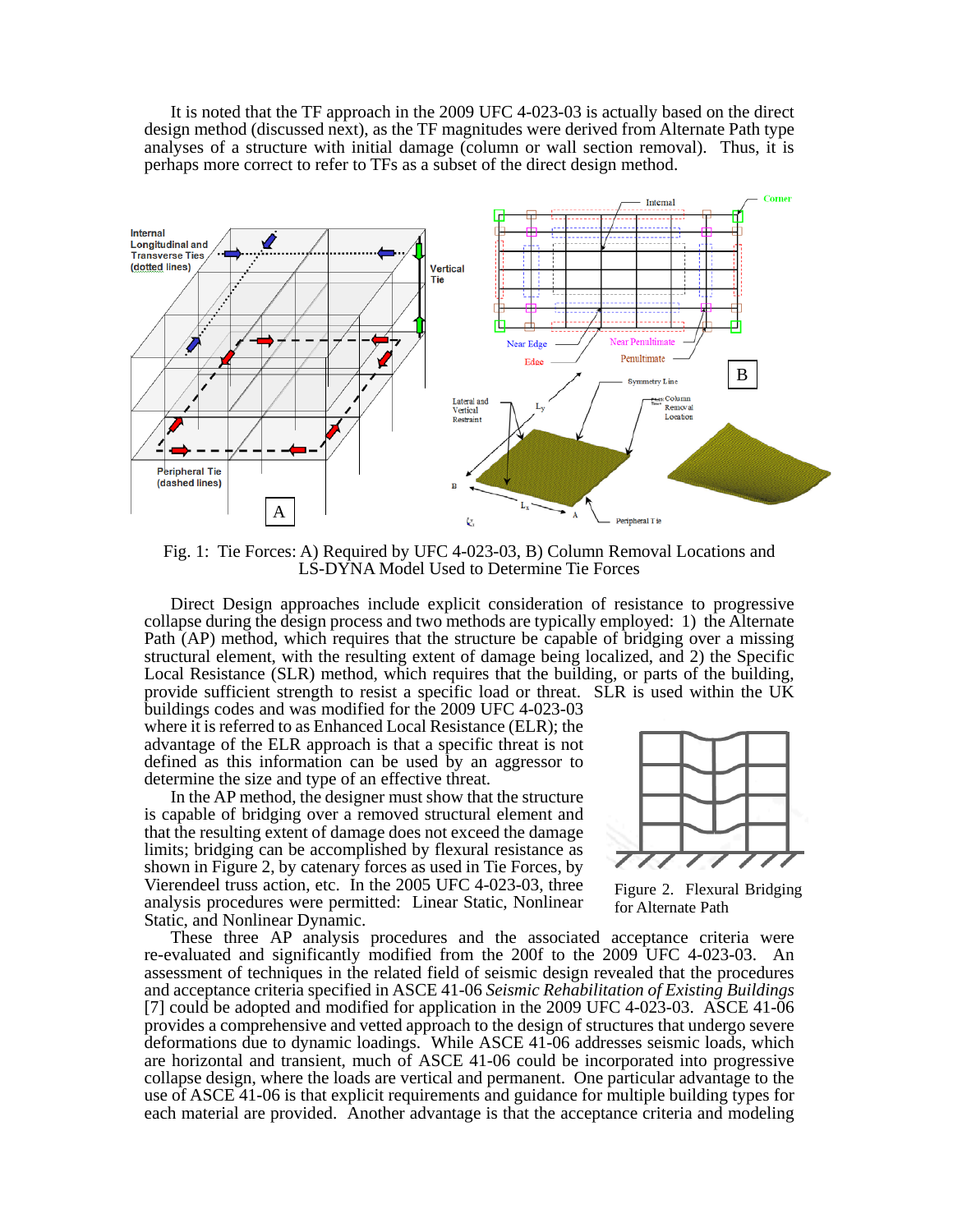parameters can be scaled for different structural performance levels. Guidance on force-controlled (brittle) and deformation-controlled actions (ductile), primary and secondary components and elements, expected and lower bound strengths, material properties, and component capacities is provided. With a few notable exceptions, the acceptance criteria for linear and nonlinear approaches and the modeling criteria for nonlinear approaches from ASCE 41-06 are used in the 2009 UFC 4-023-03. The ASCE 41-06 criteria are considered to be conservative when applied to progressive collapse design as they have been developed for repeated load cycles (i.e., backbone curves) whereas only one half-load-cycle is applied in progressive collapse. The notable exceptions/modifications to the acceptance and modeling criteria include RC beams and slabs and a number of steel connections. These changes were motivated and justified by experimental data and numerical analysis results. The details are provided in the 2009 UFC 4-023-03.

 As described in the next two sections, the US DoD recently improved UFC 4-023-03 with a number of modifications and also performed a cost study to estimate the increase in building cost when progressive collapse design per the 2009 UFC 4-023-03 is implemented.

#### *2.2 Improvements to UFC 4-023-03*

After two years of application of the 2009 UFC 4-023-03, the US DoD implemented a number of significant modifications and improvements. These include:

- **Revised peripheral tie force equations**. In the 2009 UFC 4-023-03, façade loads were indirectly applied to the calculation of the peripheral tie forces for framed and two-way load-bearing wall buildings, by spreading them out into a 3-ft width and adding to the areal loading; in some cases, this resulted in a very large peripheral tie force. As part of the recent modification of UFC 4-023-03, the effect of the façade load was numerically investigated with finite element models similar to that shown in Figure 1 [6]. An examination of the numerical modeling results showed that the peripheral tie force should directly include façade loading; the resulting peripheral tie force equation resulted in smaller forces. In addition, the internal and peripheral tie force requirements for one-way load-bearing walls were also re-examined using finite element models and the results showed that both the wall loading and any façade loading must be included in the peripheral tie force requirements. **Revised applied loads**. Two aspects of the LRFD-type extreme load combination
- rarely affected the design of the building but created some confusion and, in some cases, significant extra computational effort. The first change was to remove the 0.9 factor from the gravity loads, so that  $G = (0.9 - 0.2) D + (0.5 L)$  or 0.2 S). In the second change, the lateral load requirement (for all 4 sides of a building) was removed; thus,  $L_{LAT} = 0.002\Sigma P$  is no longer applied to the building, reducing the amount of required analyses by 75%.
- **Clarified definition of controlled public access.** Per UFC 4-010-01 *DoD Minimum Antiterrorism Standards for Buildings* [8], controlled public access is now defined as electronic access control devices or mechanical locks on all exterior doors. Where visitor processing makes locking entrances impractical, guards who control visitor
- Added cold-formed steel example. A cold formed steel example was added as Appendix G; the plan and elevation layout are similar to the wood example in Appendix F. The alternate path method with hand calculations is employed for a
- number of wall removal locations. **Revised example problems for secondary component checks for the linear static method**. In the linear static method for alternate path design, secondary members must be checked against the appropriate acceptance criteria, just as for primary members. This check can be performed in a number of ways and the example problems in the appendices were modified to clearly demonstrate the process.
- **Clarified live load reduction requirements**. Live load reduction (LLR) is still allowed in the revised UFC 4-023-03, but the requirements have been made more explicit. For framed structures, the analyst may use the LLR for each beam individually or may use the same LLR for the entire structure. For flat-slab structures,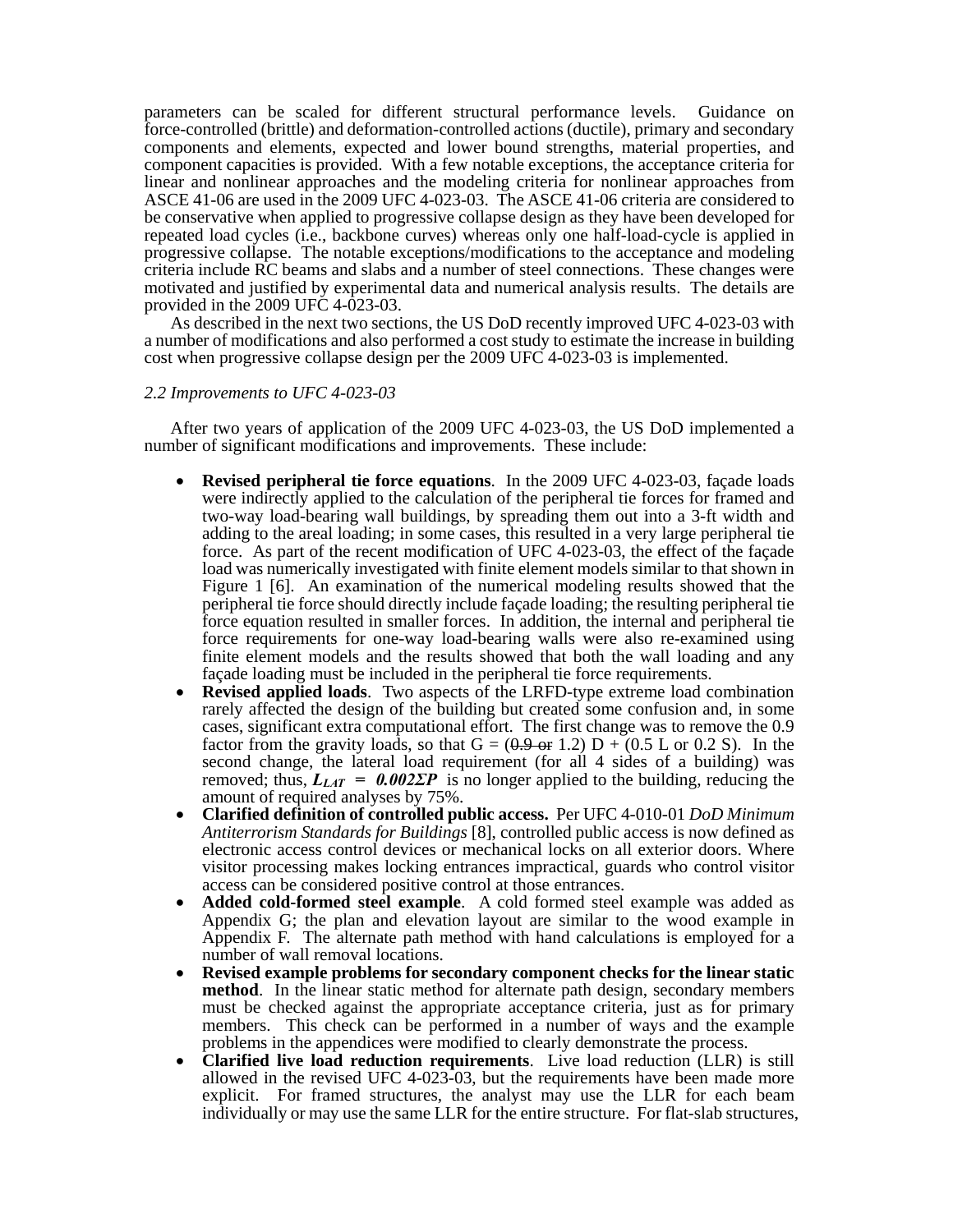load-bearing wall structures and other situations where the floor system transfers loads directly to the columns or walls, the LLR shall be computed for, and applied to, the floor in each bay.

**• Recast enhanced local resistance in LRFD format**. The enhanced local resistance requirements retain the same overall approach, in terms of ensuring that the shear resistance is greater than the flexural resistance of columns, but the overall approach has been re-written in the load and resistance factor design (LRFD) format, which significantly clarifies the process.

# *2.3 Cost of Applying UFC 4-023-03*

 The cost of implementing progressive collapse design requirements into actual structures was investigated as part of the effort to revise the 2009 UFC 4-023-03. Cost estimates were generated for the four example problems in the appendices of the 2009 UFC 4-023-03.

**Appendix D Reinforced Concrete Example.** The RC example is a commercial building with a 7-story moment resisting frame that employs Tie Forces and ELR at the corner and penultimate ground floor columns. The plan view of the building is shown in Figure 3. The total floor area is 149,625-ft2 . Baseline costs were estimated for just the structural frame and for the entire building. The baseline costs and the costs with the additional material and labor for the Tie Forces and ELR are summarized in Table 1. The increase for the entire building is 1.38%. Again, the UFC 4-023-03 approach is based on consequences, not risk and consequences; therefore, since it is not possible to determine the reduction in risk, the benefit of this 1.38% expenditure is unknown. Acceptance of this cost and unknown reduction in risk is a policy-level decision that is made by the government or other controlling body.



**Figure 3. Reinforced Concrete Building from Appendix D, UFC 4-023-03** 

**Table 1. Reinforced Concrete Example Costs** 

|                         | <b>Baseline Cost</b> | TWAR TI TIRIITARI CAR ANIINI ANIINININ ANDRA<br><b>Baseline plus TF and ELR</b> |            |  |  |
|-------------------------|----------------------|---------------------------------------------------------------------------------|------------|--|--|
|                         |                      | Cost                                                                            | % Increase |  |  |
| <b>Structural Frame</b> | \$6,796,812          | \$7,429,580                                                                     |            |  |  |
| Entire Building         | $$46,348$ .          | \$46,980,919                                                                    |            |  |  |

**Appendix E Structural Steel Example.** The steel example is a health care facility with a 4-story moment resisting frame, that employs the Alternate Path method and ELR for the perimeter ground floor columns. The plan view of the building is shown in Figure 4. The total floor area is  $86,400$ -ft<sup>2</sup>. Baseline costs were estimated for just the structural frame and for the entire building. Costs were also computed for the application of the linear static and nonlinear dynamic analysis methods for Alternate Path design. Two scenarios were considered: 1. AP is applied to just exterior column removals and 2. AP is applied to both interior and exterior column removals. The results are shown in Table 2. The Linear Static method is deliberately intended to be more conservative than the Nonlinear Dynamic, since Linear Static methods will be less accurate/realistic and thus the associated costs for LS and ND reflect this increase as shown in Table 2.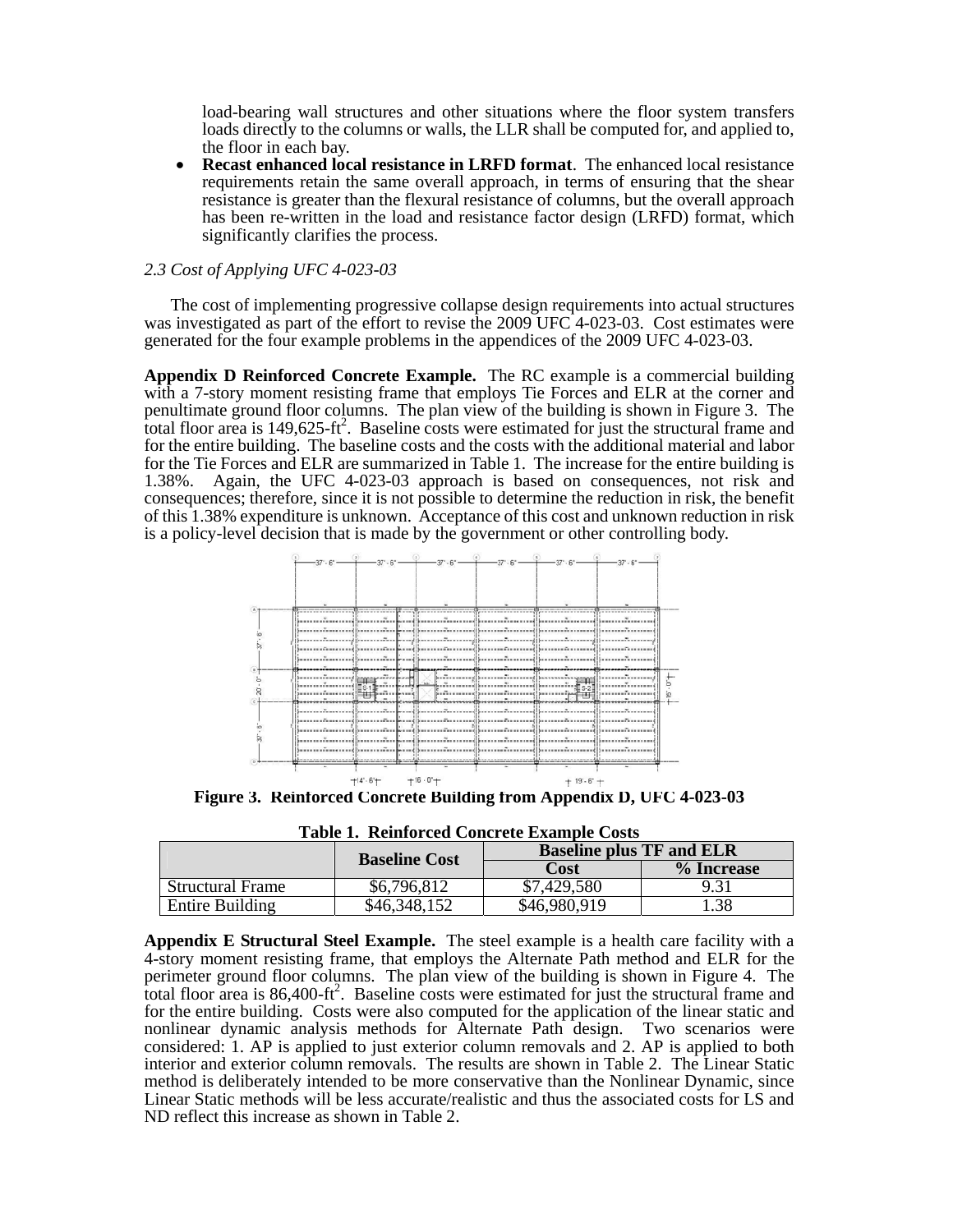

**Figure 4. Steel Building from Appendix E, UFC 4-023-03** 

|                     |                         | <b>Baseline plus Linear Static AP and ELR Regm'ts</b> |           |                                |           | <b>Baseline plus Nonlinear Dyn. AP and ELR Regm'ts</b> |           |                                |           |
|---------------------|-------------------------|-------------------------------------------------------|-----------|--------------------------------|-----------|--------------------------------------------------------|-----------|--------------------------------|-----------|
|                     | <b>Baseline</b><br>Cost | <b>Ext Col Removal</b>                                |           | <b>Ext and Int Col Removal</b> |           | <b>Ext Col Removal</b>                                 |           | <b>Ext and Int Col Removal</b> |           |
|                     |                         | Cost                                                  | $%$ Incr. | Cost                           | $%$ Incr. | Cost                                                   | $%$ Incr. | Cost                           | $%$ Incr. |
| Structural<br>Frame | \$1,541,318             | \$2,043,315                                           | 32.6%     | \$2,497,415                    | 62.0%     | \$1,737,671                                            | 12.7%     | \$1,907,959                    | 23.8%     |
| Entire<br>Building  | \$25,838,943            | \$26,340,940                                          | 1.9%      | \$26,795,040                   | 3.7%      | \$26,035,296                                           | 0.8%      | \$26,205,584                   | 1.4%      |

**Table 2. Structural Steel Example Costs** 

**Appendix F Wood Example.** The wood example is a 3-story load-bearing wall barracks that employs the Alternate Path method. The plan view of the building is shown in Figure 5. The total floor area is 19,597-ft<sup>2</sup>. Baseline costs were estimated for just the structural frame and for the entire building. The Alternate Path method was applied for different wall removal locations, such as an interior load-bearing wall, exterior load-bearing wall at the 2nd story with and without windows in the removed section, and, exterior load-bearing wall at the 3rd story, at the corner. The costs for implementing the changes due to progressive collapse design requirements are shown in Table 3. The cost to implement the revised 2009 UFC 4-023-03 requirements is small, due to the inherent collapse resistance provided by the deep beam action of the sheathed interior and exterior walls.



**Figure 5. Wood Building from Appendix F, UFC 4-023-03** 

|                           | <b>Baseline</b> | <b>Baseline plus All PC</b><br><b>Mods</b> |           | <b>Baseline plus Interior</b><br><b>Wall Removal Mods</b> |           | <b>Baseline plus Exterior</b><br><b>Wall Removal Mods</b> |           |  |
|---------------------------|-----------------|--------------------------------------------|-----------|-----------------------------------------------------------|-----------|-----------------------------------------------------------|-----------|--|
|                           | Cost            | <b>Cost</b>                                | $%$ Incr. | <b>Cost</b>                                               | $%$ Incr. | <b>Cost</b>                                               | $%$ Incr. |  |
| Structural<br>Frame       | \$623,057       | \$643,206                                  | 3.23%     | \$624,539                                                 | 0.24%     | \$641,724                                                 | 3.00%     |  |
| Entire<br><b>Building</b> | \$6,490,981     | \$6,511,130                                | 0.31%     | \$6,492,463                                               | 0.02%     | \$6,509,648                                               | 0.29%     |  |

**Table 3. Wood Example Costs**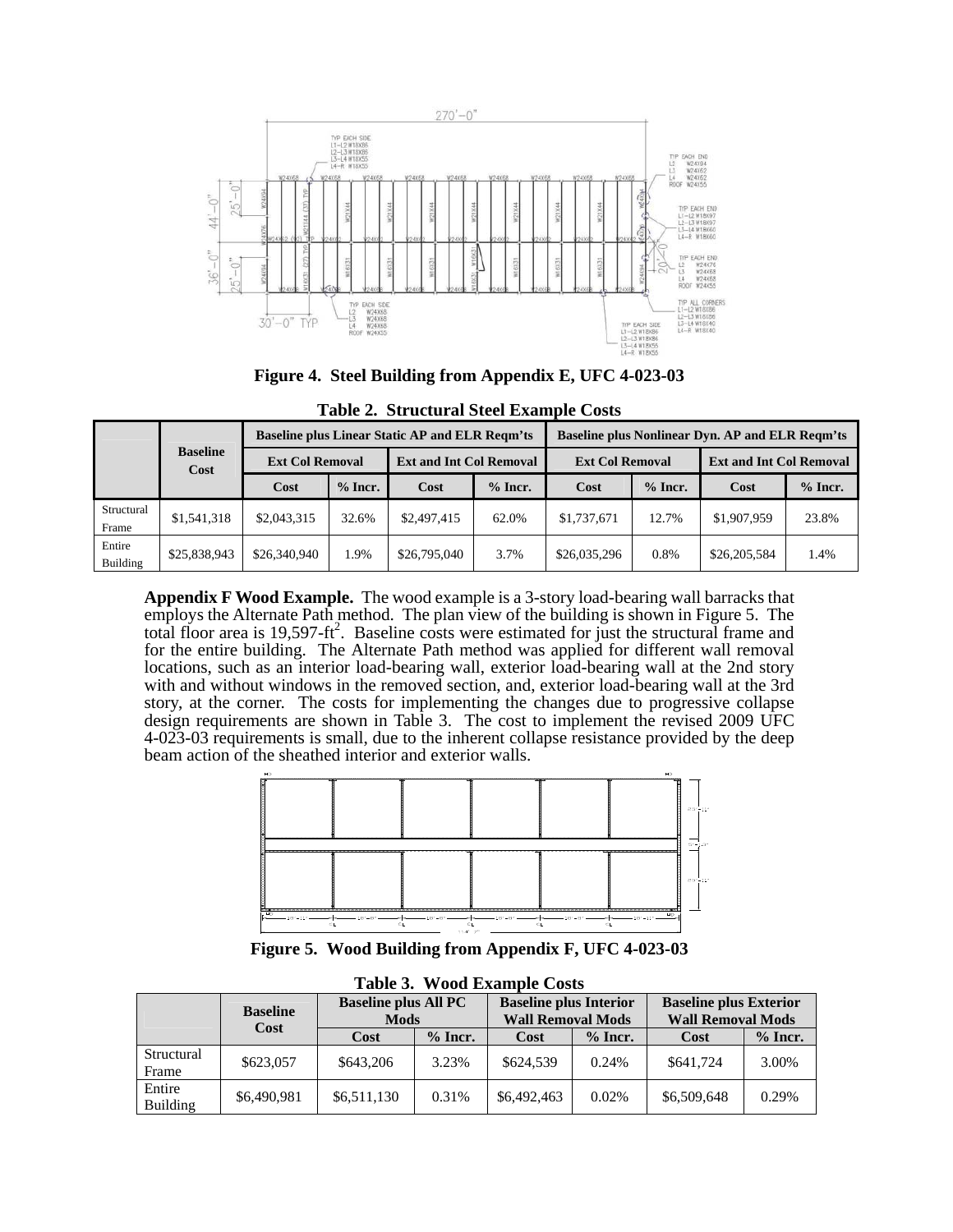**Appendix G Cold-Formed Steel Example.** The cold-formed steel example is a 3-story load-bearing wall barracks that employs the Alternate Path method. The plan view of the building is shown in Figure 6 and is similar to the wood structure. The total floor area is 19,597-ft<sup>2</sup>. Baseline costs were estimated for just the structural frame and for the entire building. The Alternate Path method was applied for different wall removal locations, such as an interior load-bearing wall, exterior load-bearing wall, and, exterior load-bearing wall at the 3rd story, at the corner. The costs for implementing the changes due to progressive collapse design requirements are shown in Table 4.



**Figure 6. Cold-Formed Steel Building from Appendix G, UFC 4-023-03** 

|                     | <b>Baseline</b> | <b>Baseline plus All PC</b><br><b>Mods</b> |           | <b>Baseline plus Interior</b><br><b>Wall Removal Mods</b> |           | <b>Baseline plus Exterior</b><br><b>Wall Removal Mods</b> |           |
|---------------------|-----------------|--------------------------------------------|-----------|-----------------------------------------------------------|-----------|-----------------------------------------------------------|-----------|
|                     | Cost            | Cost                                       | $%$ Incr. | Cost                                                      | $%$ Incr. | Cost                                                      | $%$ Incr. |
| Structural<br>Frame | \$1,708,341     | \$1,798,017                                | 5.25%     | \$1,743,880                                               | 2.08%     | \$1,762,478                                               | 3.17%     |
| Entire<br>Building  | \$7,576,265     | \$7,665,941                                | 1.18%     | \$7,611,804                                               | 0.47%     | \$7,630,402                                               | 0.71%     |

**Table 4. Cold-formed Steel Example Costs** 

In summary, the cost to implement the requirements of UFC 4-023-03 is modest when compared to the total cost of a building. However, again, the benefit of reduced risk cannot be calculated and the decision to implement PC design must be based on policy or government mandate.

## **3. ONGOING PROGRESSIVE COLLAPSE RESEARCH IN NORTH AMERICA**

 There is a significant level of research into progressive collapse topics ongoing in North America. The following paragraphs highlight some of this work.

 The US Defense Threat Reduction Agency (DTRA) and the Singapore Defence Science and Technology Agency (DSTA) have collaborated on an ongoing research program with the overall objectives of understanding the mechanisms of progressive collapse and generating data for validation of high fidelity and engineering models used for analysis of progressive collapse [9]. Two full-scale column removal tests were conducted in 2010 on a four-story reinforced concrete building to measure the structural response and determine if a collapse would occur. The building design incorporated the provisions for structural integrity and prevention of progressive collapse as required by the American Concrete Institute and in the Singapore Code of Practice for Structural Use of Concrete. The structure is shown in Figure 7; more information can be found in Reference [9].

 The University of Texas at Austin has teamed with Imperial College, London in a multi-year project sponsored by the US Department of Homeland Security (DHS) [10]. The purpose of the research is to experimentally evaluate the response limits of floor systems commonly found in steel framed structures, as limited research has been conducted to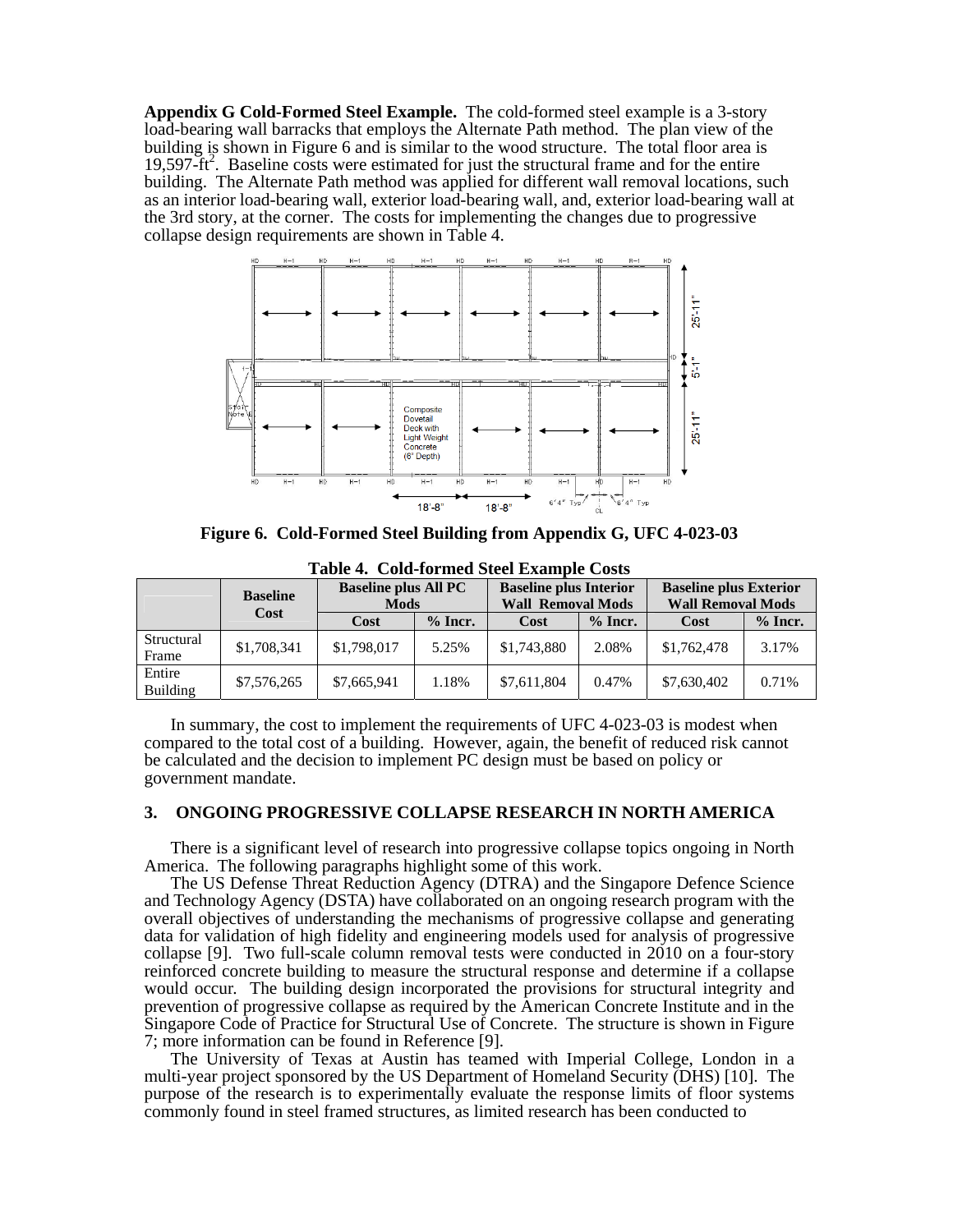

**Figure 7. DTRA/DSTA Full Scale Reinforced Concrete Test Structure** 

examine floor slab contributions. As mentioned earlier, the 2009 UFC 4-023-03 relies on the ductility and load-carrying capacity of floor slabs to mitigate collapse. Large-scale testing will be carried out on a 2-bay  $\times$  2-bay section of a steel framed structure that utilizes composite floor slabs that are consistent with typical building practices in the US; see Figure 8. The tests are designed to evaluate the large-deformation response of the test structure following the removal of an interior or a perimeter column. The experimental research program will be complemented by detailed computational analyses.



**Figure 8. UT-Austin Large-Scale Test Structure with Numerical Models** 

 The US National Institute of Standards and Technology (NIST) has an active research program into progressive collapse [11]. Recent work includes experimental and numerical investigations of key structural components within steel and reinforced concrete buildings; see Figure 9. NIST and Hunan University are working jointly to investigate several different sudden column removal scenarios for a half-scale RC building. The structural design and test plan was developed by NIST, who also conducted pre-test predictions.

A collaborative research project supported by the American Institute of Steel Construction (AISC) and the National Science Foundation (NSF) is underway at the University of Washington, Purdue University and the University of Illinois at Urbana-Champaign to investigate the structural integrity of steel gravity frame systems [12]. The research program includes experiments of steel connections and composite concrete slab on metal deck, and also the behavior of complete steel gravity frame systems; see Figure 10.

Researchers at the University of Alberta are studying the performance of steel shear connections under combined moment, shear and tension; see Figure 11 [13]. Full-scale physical tests have been performed to investigate the behavior of common steel shear connections under load histories emulating the anticipated effects of the loss of an adjacent column, including large rotations and the development of axial tension. Tests have included shear tab, single angle and double angle specimens.



**Figure 9. Examples of NIST Progressive Collapse Research**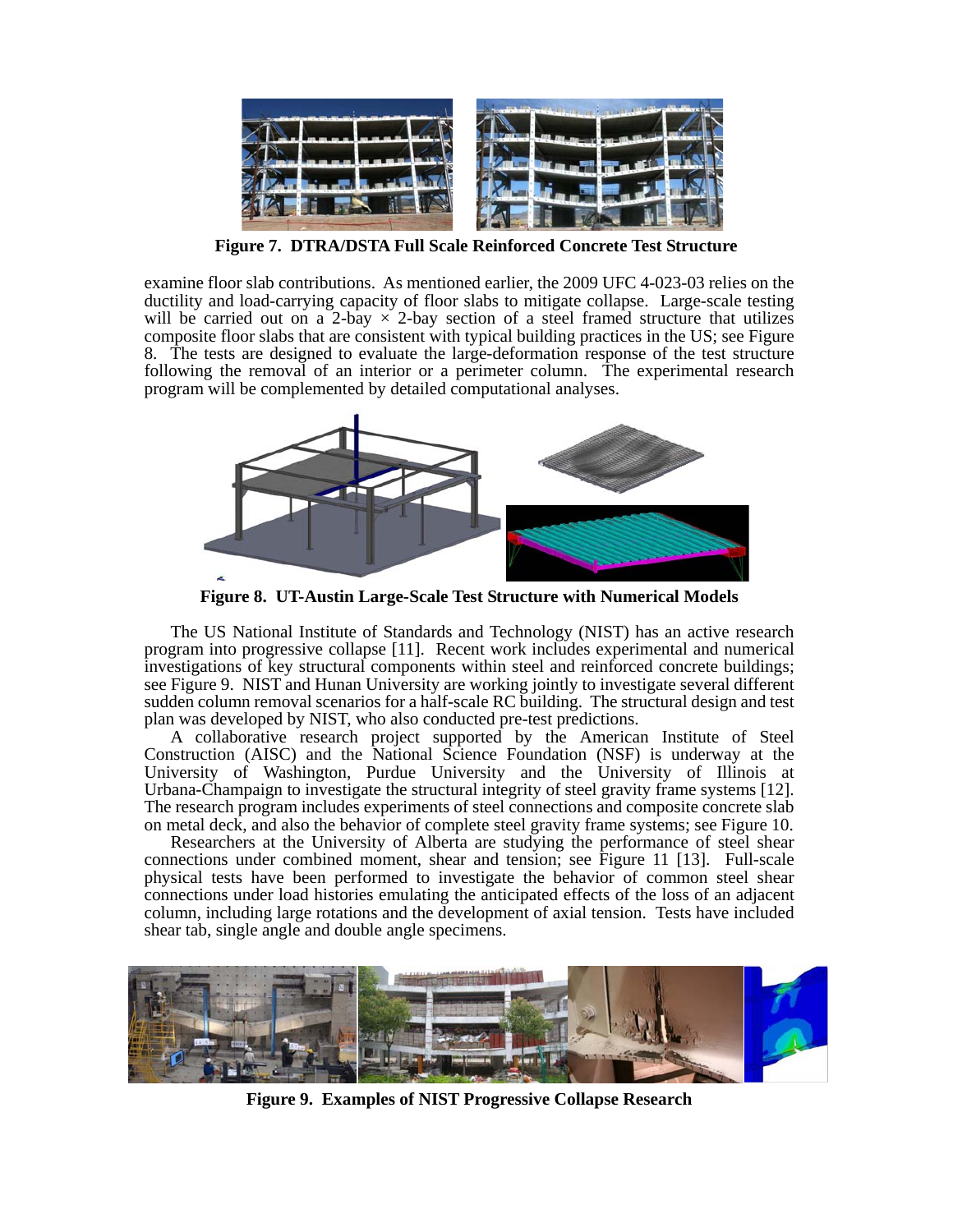

**Figure 10. NSF/AISC Test Specimens and Fixture** 



**Figure 11. University of Alberta Test Device and Specimen** 

 Researchers at the University of Michigan are investigating the role that flexural composite action between the concrete deck and underlying steel beams plays in the collapse resistance of steel structures [14]. A 10-story, seismically designed steel building is used as a case study. The results show that slab-beam flexural composite action contributes significantly in the initial stages of collapse response, by reducing deformation levels.

 Researchers at Georgia Institute of Technology have applied energy-based nonlinear static pushdown analyses to meet the need for a relatively simple procedure for preliminary vulnerability assessment of regular building frames subjected to local damage [15].

## **4. APPLICATIONS OF STRUCTURAL DESIGN SOFTWARE TOOLS TO PROGRESSIVE COLLAPSE**

There are a number of structural design software tools available to the general public; these include SAP2000, ETABS, etc. Many of these codes are designed to perform seismic design and have implemented the general procedures outlined in ASCE 41. Geometric and material nonlinear response of structures subjected to dynamic loads can be modeled; however, the inclusion of catenary mechanisms can be challenging. These codes are intended to be used by practicing structural engineers as design tools and as such do not have the complexity or nuances associated with HFPB numerical analysis codes such as LS-DYNA.

This "simplicity" can actually be an advantage of design-type codes such as SAP2000, ETABS, etc, when compared to HFPB codes. The quality of HFPB predictions depend heavily upon the experience of the modeler and can vary significantly from building to building. Much of the uncertainty associated with HFPB models such as LS-DYNA is due to the application of material models for concrete which can be inaccurate in regimes where high shear stress is combined with one principle stress that is tensile, as typically occurs at beam-column joints; another limitation is the de-stabilizing effect of strain-softening and the associated mesh dependency. Predictions from such HFPB codes should be viewed with skepticism until test data are available for validation.

While SAP2000 is not an analysis tool, per se, it can be used to assess building performance under progressive collapse-type scenarios. PEC is currently developing and assessing SAP2000 models that employ the modeling procedures in the 2009 UFC 4-023-03; these models are and will be used to evaluate full-scale structures subjected to collapse conditions. The initial model results appear promising but more work is needed to assess the ability of SAP2000 to model the large displacements and catenary behavior. The comparison of results from a nonlinear "stick and hinge" model that includes only beams and columns and from a model with beams, columns, and nonlinear shell elements for the floor slab clearly